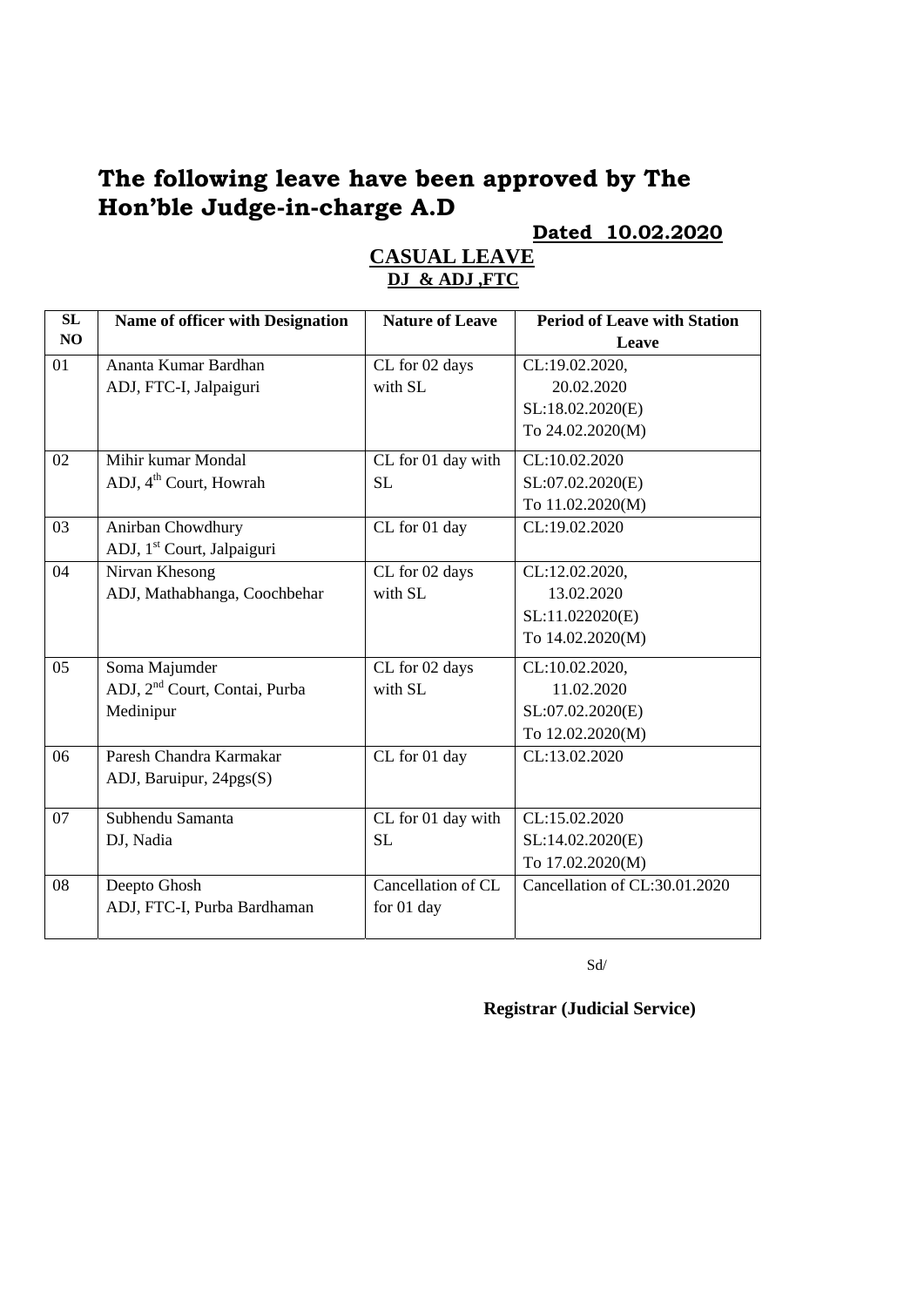### **The following leave have been approved by The Hon'ble Judge-in-charge A.D**

**Dated 10.02.2020** 

| <b>SL</b> | <b>Name of officer with Designation</b>           | <b>Nature of Leave</b> | <b>Period of Leave with Station</b> |
|-----------|---------------------------------------------------|------------------------|-------------------------------------|
| NO        |                                                   |                        | Leave                               |
| 01        | Anjan Kumar Sengupta                              | CL for 01 day with     | CL:27.01.2020                       |
|           | ADJ, 2 <sup>nd</sup> Court, Jangipur, Murshidabad | <b>SL</b>              | SL:24.01.2020(E)                    |
|           |                                                   |                        | To28.01.2020(M)                     |
|           |                                                   |                        |                                     |
| 02        | Anuruddha Maity                                   | CL for 01 day          | CL:22.01.2020                       |
|           | ADJ, FTC, Rampurhat, Birbhum                      |                        |                                     |
|           |                                                   |                        |                                     |
|           |                                                   |                        |                                     |
| 03        | Dharani Adhikary                                  | Cancellation of CL     | Cancellation of                     |
|           | ADJ, 1 <sup>st</sup> Court, Suri, Birbhum         | for 02 days            | CL:22.01.2020,                      |
|           |                                                   |                        | 24.02.2020                          |
|           |                                                   | CL for 02 days         | CL:30.01.2020,                      |
|           |                                                   | with SL                | 01.02.2020                          |
| 04        | Himadri Sankar Ghosh Hazra                        | CL for 01 day          | CL:30.01.2020                       |
|           | ADJ, Haldia, Purba Medinipur                      |                        |                                     |
| 05        | Jibon Kumar Sadhu                                 | CL for 01 day with     | CL:01.02.2020                       |
|           | ADJ, 1 <sup>st</sup> Court, Lalbagh, Murshidabad  | <b>SL</b>              | SL:28.01.2020(E)                    |
|           |                                                   |                        | To03.02.2020(M)                     |
| 06        | Kallol Kumar Das                                  | CL for 01 day with     | CL:24.01.2020                       |
|           | ADJ, Bolpur, Birbhum                              | <b>SL</b>              | SL:22.01.2020(E)                    |
|           |                                                   |                        | To27.01.2020(M)                     |

#### **CASUAL LEAVE DJ & ADJ ,FTC**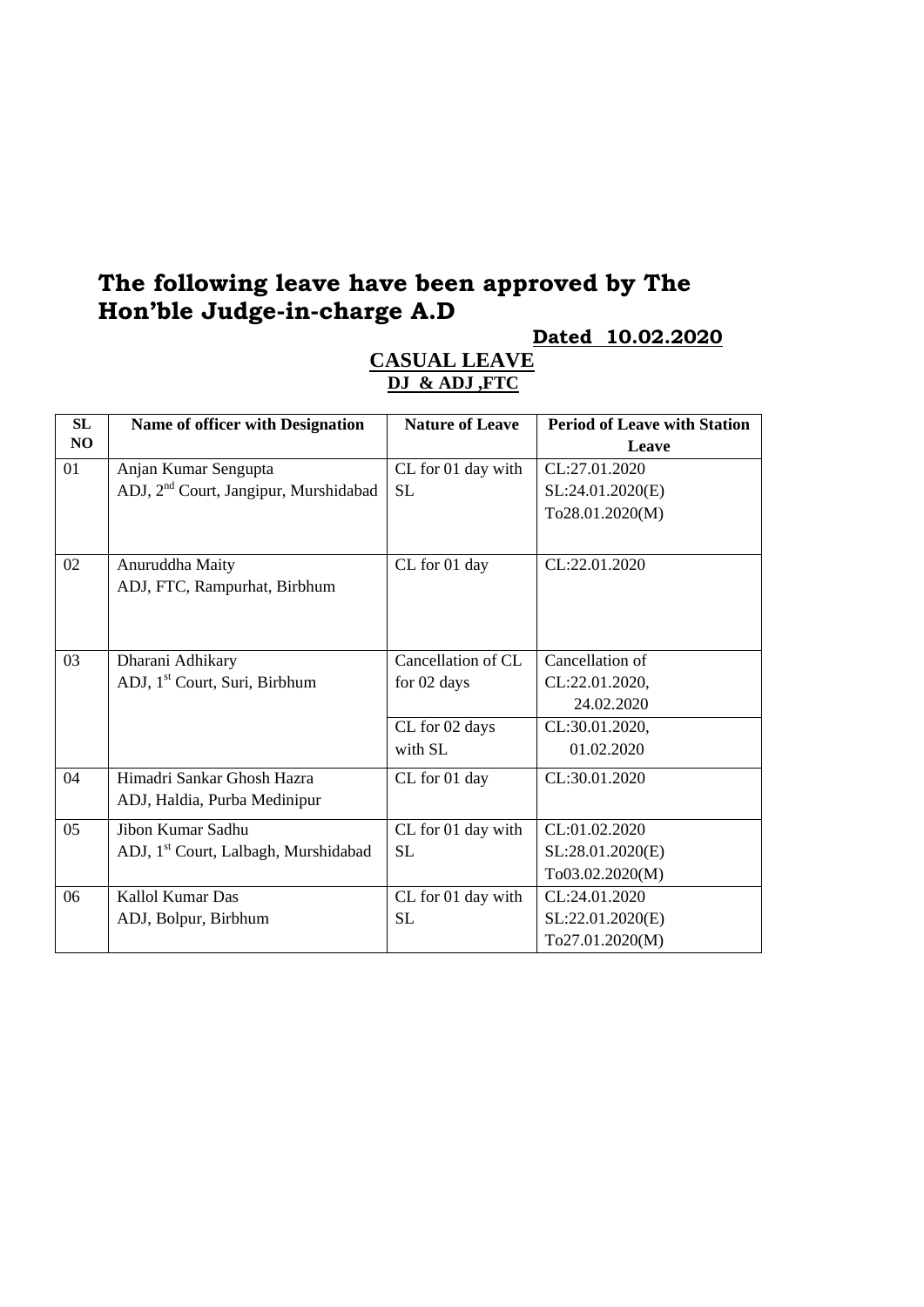| 07 | Kazi Abul Hasem                                     | CL for 01 day   | CL:24.01.2020    |
|----|-----------------------------------------------------|-----------------|------------------|
|    | ADJ, FTC-I, Jangipur, Murshidabad                   | with SL         | SL:22.01.2020(E) |
|    |                                                     |                 | To25.01.2020(M)  |
| 08 | Mukul Kumar Kundu                                   | CL for 02 days  | CL:06.02.2020,   |
|    | ADJ, 3 <sup>rd</sup> Court, Suri, Birbhum           | with SL         | 07.02.2020       |
|    |                                                     |                 | SL:05.02.2020(E) |
|    |                                                     |                 | To10.02.2020(M)  |
| 09 | Madhumita Roy                                       | Cancellation of | Cancellation of  |
|    | ADJ, FTC, Suri, Birbhum                             | CL for 01 day   | CL:24.01.2020    |
|    |                                                     | <b>SL</b>       | SL:20.02.2020(E) |
|    |                                                     |                 | To24.02.2020(M)  |
| 10 | Madhumita Roy-III                                   | CL for 02 days  | CL:27.01.2020,   |
|    | ADJ, FTC-II, Kandi, Murshidabad                     |                 | 28.01.2020       |
| 11 | Manojyoti Bhattacharyya                             | CL for 01 day   | CL:07.02.2020    |
|    | ADJ,1 <sup>st</sup> Court, Bankura                  | with SL         | SL:06.02.2020(E) |
|    |                                                     |                 | To 09.02.2020(E) |
| 12 | Partha Sarathi Chatterjee                           | CL for 01 day   | CL:01.02.2020    |
|    | DJ, Murshidabad                                     |                 |                  |
| 13 | Sudipta Bhattacharjee                               | CL for 01 day   | CL:30.01.2020    |
|    | ADJ, Rampurhat, Birbhum                             |                 |                  |
| 14 | Subhra Bandyopadhyay                                | CL for 01 day   | CL:24.01.2020    |
|    | ADJ, 1 <sup>st</sup> Court, Jangipur, Murshidabad   | with SL         | SL:22.01.2020(E) |
|    |                                                     |                 | To25.01.2020(M)  |
| 15 | Saugata Chakraborty                                 | CL for 01 day   | CL:01.02.2020    |
|    | ADJ, 5 <sup>th</sup> Court, Berhampore, Murshidabad |                 |                  |

 Sd/ **Registrar (Judicial Service)**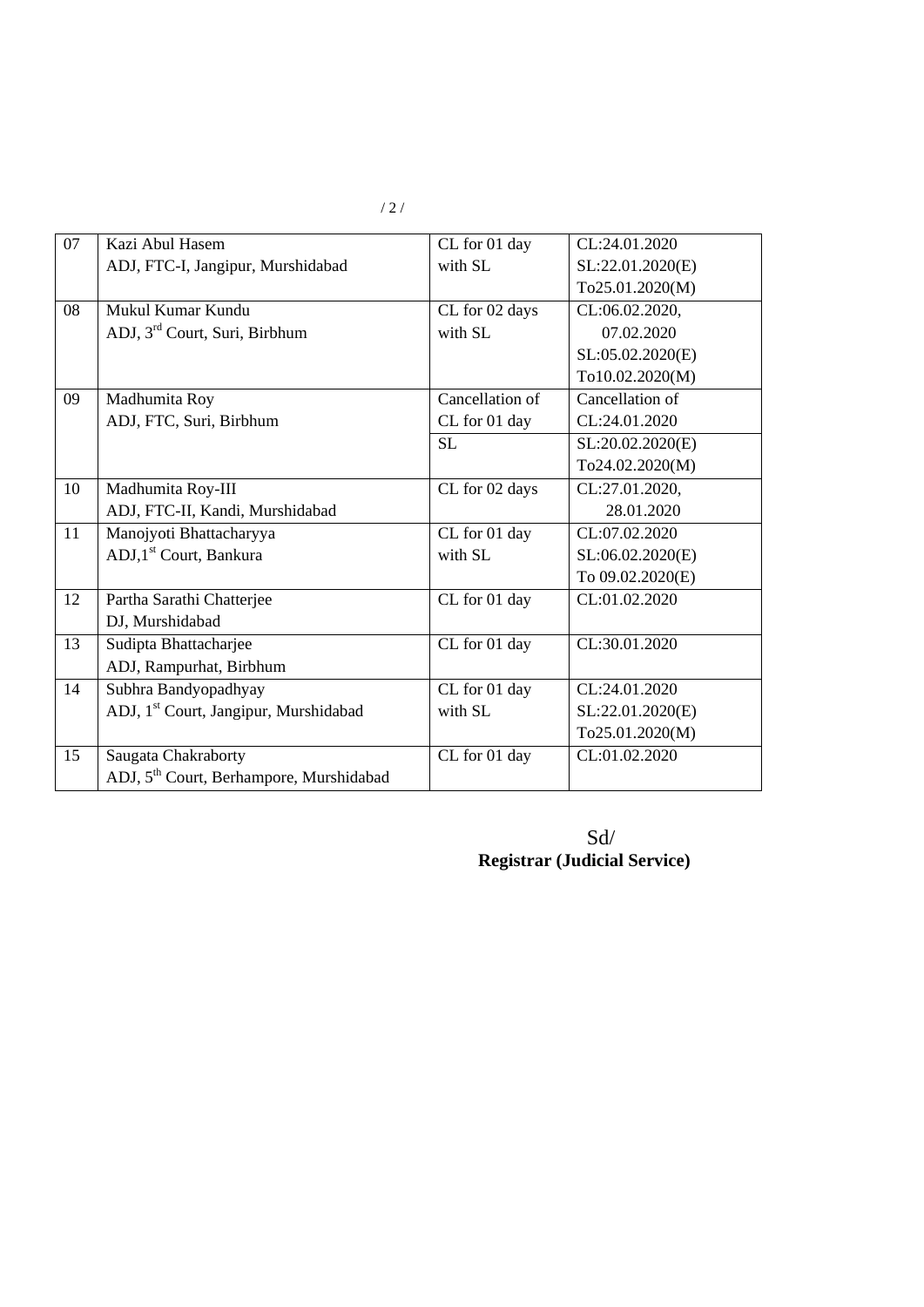### **The following leave have been approved by the Hon'ble Judgein-Charge A.D.**

 **Dated : 10.02.2020** 

| <b>SL NO</b> | Name of officer with<br><b>Designation</b>                              | <b>Nature of Leave</b>   | <b>Period of Leave with Station</b><br>Leave |
|--------------|-------------------------------------------------------------------------|--------------------------|----------------------------------------------|
| 01.          | Sri Prasenjit Biswas<br>Chief Judge, City Sessions<br>Court, Calcutta   | Earned Leave for 04 days | From 17.02.2020 to 20.02.2020                |
| 02.          | Sri Subhasis Ghosh<br>ADJ, 10 <sup>th</sup> Court, Alipore,<br>24Pgs(S) | Earned Leave for 04 days | From 17.02.2020 to 20.02.2020                |
| 03.          | Smt. Sutanuka Nag<br>ADJ, 1 <sup>st</sup> Court, Malda                  | Earned Leave for 05 days | From 24.02.2020 to 28.02.2020                |

### **DJ/ADJ**

#### **ADJ, FTC/ CJ(SD)**

| <b>SL NO</b> | Name of officer with<br><b>Designation</b>       | <b>Nature of Leave</b>   | <b>Period of Leave with Station</b><br>Leave |
|--------------|--------------------------------------------------|--------------------------|----------------------------------------------|
| 04.          | Smt. Parna Bhattacharya,<br>$CJ(SD)$ , Jhargram. | Earned Leave for 04 days | From 24.02.2020 to 27.02.2020                |

#### **CJM/ ACJM**

| <b>SL NO</b> | Name of officer with<br><b>Designation</b>                              | <b>Nature of Leave</b>       | <b>Period of Leave with Station</b><br>Leave |
|--------------|-------------------------------------------------------------------------|------------------------------|----------------------------------------------|
| 05.          | Sri Arvind Mishra<br>Leave Reserve Officer, Suri,<br><b>Birbhum</b>     | Earned Leave for 06 days     | From 24.02.2020 to 29.02.2020                |
| 06.          | Smt. Susmita Chowdhury<br>$ACJM$ , $2nd$ Court,<br>Dinhata, Cooch Behar | Child Care Leave for 19 days | From 18.02.2020 to 07.03.2020                |

#### **CJ(JD)**

| <b>SL NO</b> | Name of officer with<br><b>Designation</b>                                                                | <b>Nature of Leave</b>       | <b>Period of Leave with Station</b><br>Leave |
|--------------|-----------------------------------------------------------------------------------------------------------|------------------------------|----------------------------------------------|
| 07.          | Smt. Rafat Ara Qamar,<br>CJ(JD), (on probation),<br>attached to CJ(JD), $4^{\text{th}}$<br>Court, Alipore | Child Care Leave for 18 days | From 10.02.2020 to 27.02.2020                |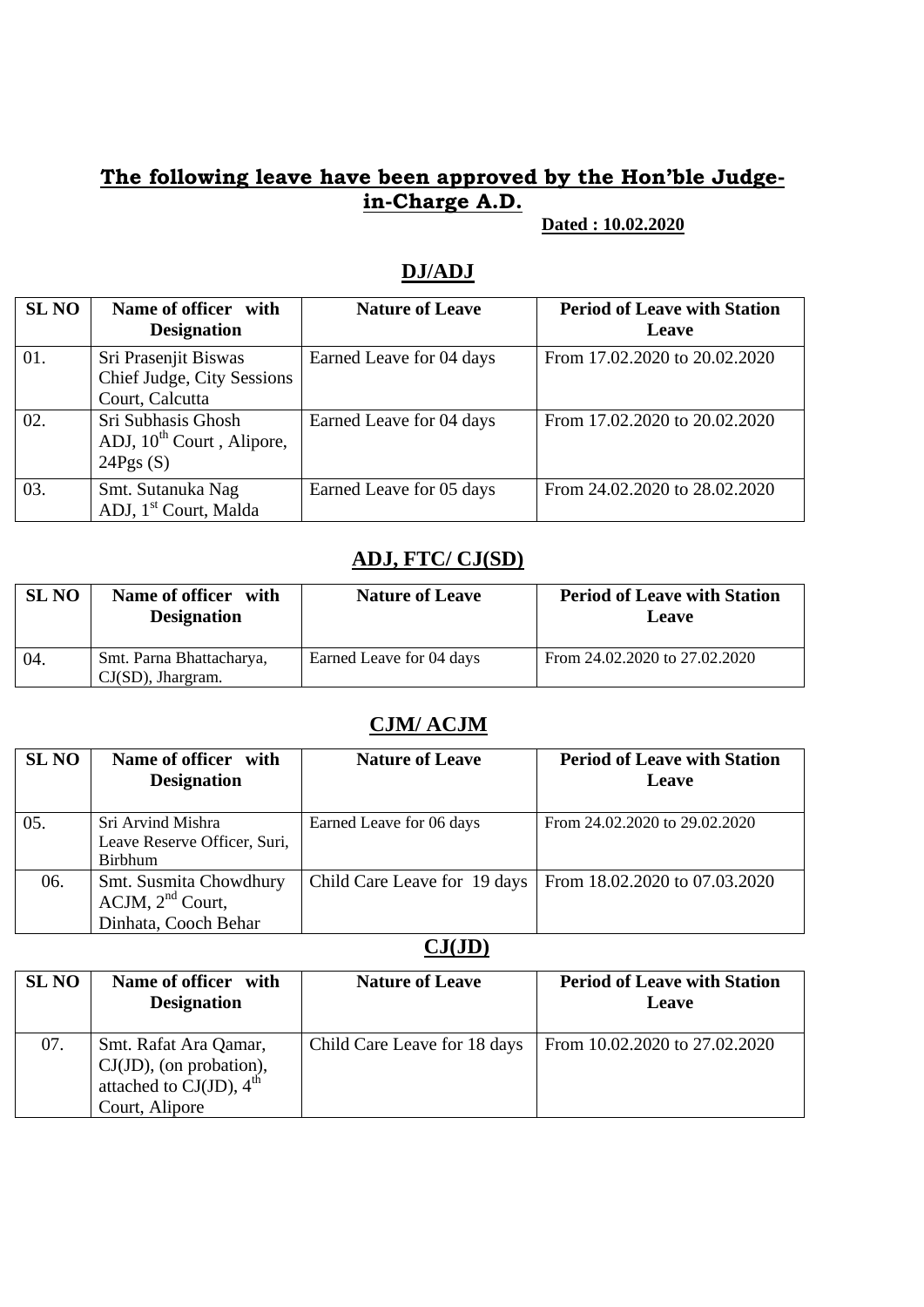## $\frac{121}{2}$

| <b>SL NO</b> | Name of officer<br>with Designation                                              | <b>Nature of Leave</b>    | <b>Period of Leave with Station</b><br>Leave |
|--------------|----------------------------------------------------------------------------------|---------------------------|----------------------------------------------|
| 08.          | Sri Soumya<br>Chatterjee<br>Principal magistrate,<br>JJB, Birbhum.               | Earned Leave for 05 days  | From 17.02.2020 to 21.02.2020                |
| 09.          | Sri Siddhartha Sankar<br>Roy Chowdhury<br>JM, $1st$ Court,<br>Rampurhat, Birbhum | Earned Leave for 05 days. | From 17.02.2020 to 21.02.2020                |
| 10.          | Sri Manojit Sarkar<br>JM, $1st$ Court,<br>Alipore, South 24<br>Parganas          | Earned Leave for 03 days  | From 11.03.2020 to 13.03.2020                |

#### Sd/

# **Registrar (Judicial Service)**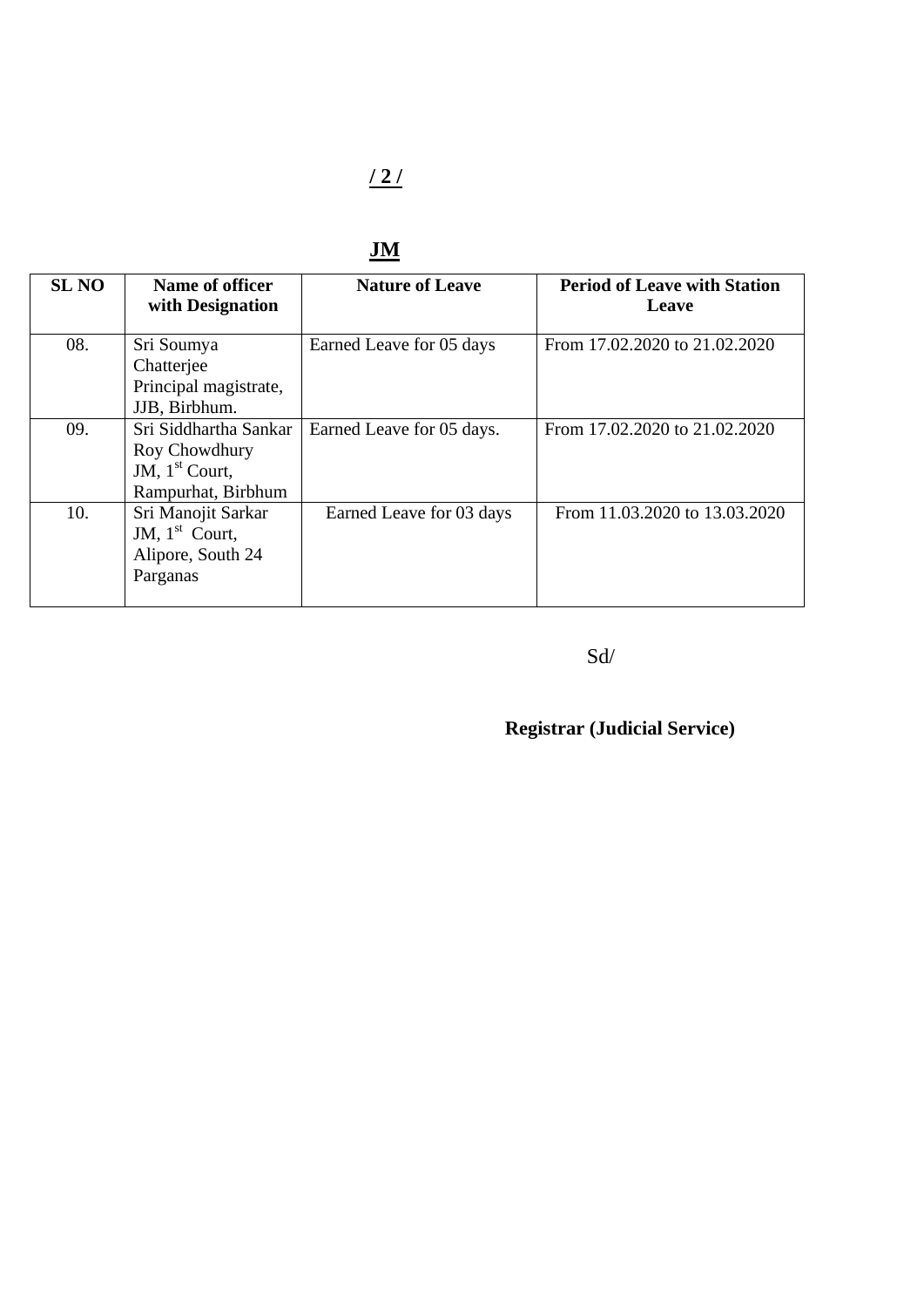## **The following leave have been approved by the Hon'ble Judge-in-Charge A.D. Dated : 10.02.2020**

### **DJ/ADJ**

| <b>SL</b><br>N <sub>O</sub> | Name of officer with Designation          | <b>Nature of Leave</b> | <b>Period of Leave with</b><br><b>Station Leave</b> |
|-----------------------------|-------------------------------------------|------------------------|-----------------------------------------------------|
| 01.                         | Sri Dharani Adhikary                      | Earned Leave for       | From 20.01.2020 to                                  |
|                             | ADJ, 1 <sup>st</sup> Court, Suri, Birbhum | 05 days                | 24.01.2020                                          |
| 02.                         | Sri Mahitosh Dutta, ADJ, 6th Court        | Earned Leave for       | From 15.01.2020 to                                  |
|                             | Barasat, North 24 Pgs.                    | 18 days                | 01.02.2020                                          |
| 03.                         | Sri Priyabrata Datta                      | Commuted leave         | From 27.01.2020 to                                  |
|                             | ADJ, Basirhat, North 24 Parganas          | for 04 days            | 30.01.2020                                          |

### **ADJ, FTC/ CJ(SD)**

| <b>SL</b><br>N <sub>O</sub> | Name of officer with Designation                                             | <b>Nature of Leave</b>                            | <b>Period of Leave with</b><br><b>Station Leave</b> |
|-----------------------------|------------------------------------------------------------------------------|---------------------------------------------------|-----------------------------------------------------|
| 04.                         | Sri Sumit Adhikari                                                           | Earned Leave for                                  | From 04.01.2020 to                                  |
|                             | CJ(SD), Khatra, Bankura                                                      | 15 days                                           | 18.01.2020                                          |
| 05.                         | Sri Sudip Bhattacharya<br>$CJ(SD)$ , $2nd$ Court, Berhampore,<br>Murshidabad | Paternity cum-<br>Child Care Leave<br>for 27 days | From 02.01.2020 to<br>28.01.2020                    |
| 06.                         | Sri Soumitra Kumar Ganguly,                                                  | Earned leave for                                  | From 09.01.2020 to                                  |
|                             | Judge, 6 <sup>th</sup> Bench, PSCC, Calcutta                                 | 14 days                                           | 22.01.2020                                          |

#### **JM**

| <b>SL</b><br><b>NO</b> | Name of officer with Designation                       | <b>Nature of Leave</b> | <b>Period of Leave with</b><br><b>Station Leave</b> |
|------------------------|--------------------------------------------------------|------------------------|-----------------------------------------------------|
| 07.                    | Sri Sumitava Ghosh, JM, 1 <sup>st</sup> Court, Suri,   | Earned Leave for       | From 30.01.2020 to                                  |
|                        | <b>Birbhum</b>                                         | 03 days                | 01.02.2020                                          |
| 08.                    | Smt. Keya Bala                                         | Commuted Leave         | From 30.12.2019 to                                  |
|                        | JM, 10 <sup>th</sup> Court, Alipore, South 24 Parganas | for 06 days            | 04.01.2020                                          |
| 09.                    | Smt Pradipta Bhattacharya                              | CommutedLeave          | From 30.12.2019 to                                  |
|                        | JM, 8 <sup>th</sup> Court, Alipore, 24 Pgs (S)         | for 04 days            | 02.01.2020                                          |